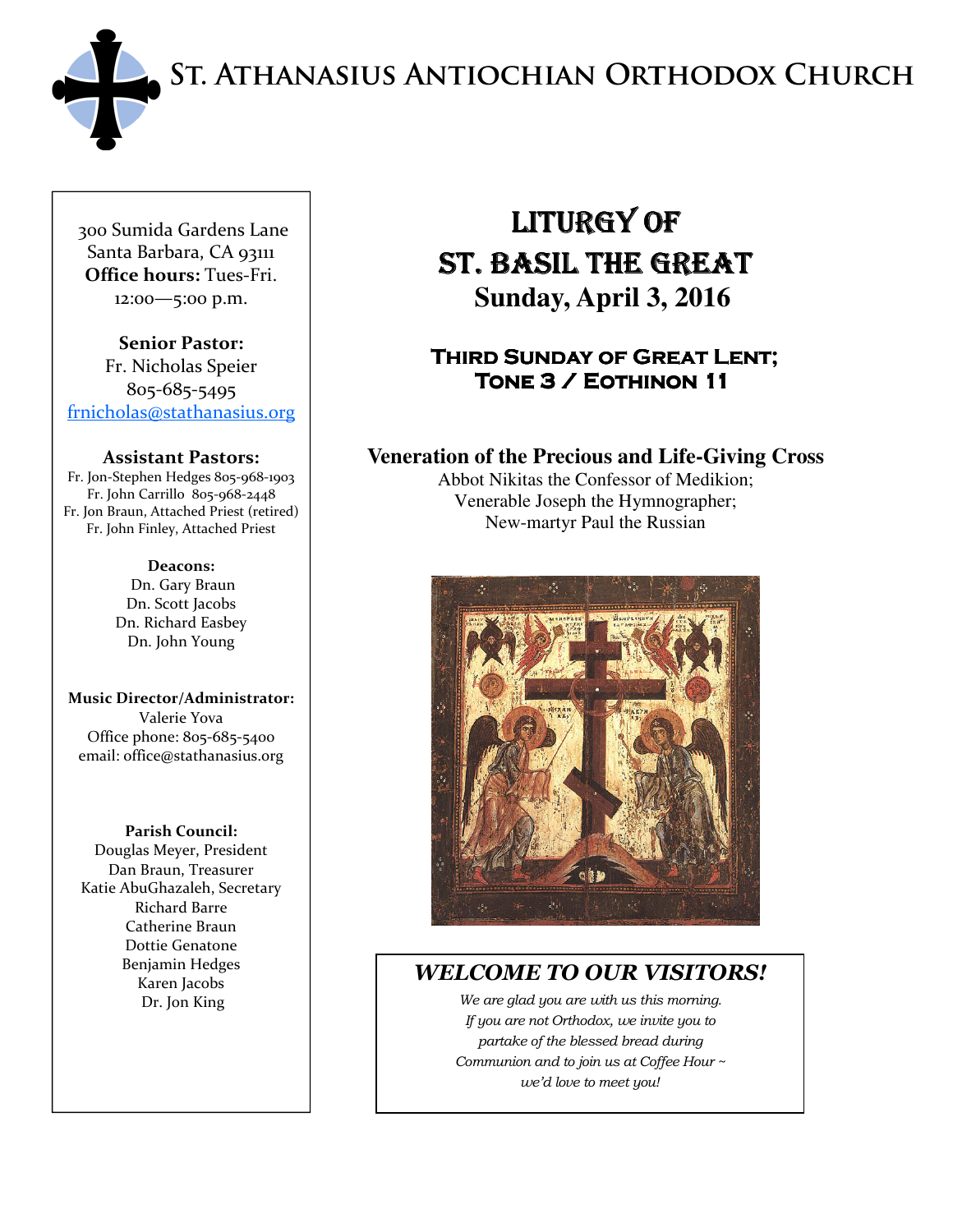# Calendar for this Week

#### **Sunday, April 3**

| $9:00$ a.m.  | Religious Education ages 6-18 |
|--------------|-------------------------------|
| $9:00$ a.m.  | <b>Matins</b>                 |
| $10:00$ a.m. | Divine Liturgy                |
| $11:45$ a.m. | Coffee Hour                   |
| $5:00$ p.m.  | High School Game Night        |

#### **Monday, April 4**

| $6:45$ a.m. | Daily Matins                    |
|-------------|---------------------------------|
| $4:30$ p.m. | Outreach Meal at St. Michaels'  |
|             | University Church in Isla Vista |
| $6:00$ p.m. | <b>Great Compline</b>           |

#### **Tuesday, April 5**

3:30 p.m. Catechesis Level I NO DAILY VESPERS

#### **Wednesday, April 6**

| 6:45 a.m.    | Daily Matins                     |
|--------------|----------------------------------|
| $11:00$ a.m. | <b>Shower Truck Ministry</b>     |
| $12:00$ p.m. | <b>Intercessory Prayer Group</b> |
|              | at Carrillo Residence            |
| $6:00$ p.m.  | <b>Presanctified Liturgy</b>     |

#### **Thursday, April 7**

NO DAILY VESPERS 7:00 p.m. Choir Rehearsal

#### **Friday, April 8**

| 6:45 a.m.   | Daily Matins                   |
|-------------|--------------------------------|
| $6:00$ p.m. | Akathist Service & Soup Dinner |

#### **Saturday, April 9**

| $8:30$ a.m. | Soul Liturgy              |
|-------------|---------------------------|
| $4:30$ p.m. | <b>Adult Catechism</b>    |
| $6:00$ p.m. | Great Vespers/Confessions |

# **Sunday, April 10 - St. John Climacus**<br>9:00 a.m. Religious Education age

Religious Education ages 6-18 9:00 a.m. Matins 10:00 a.m. Divine Liturgy 11:45 a.m. Coffee Hour 12:00 p.m. Choir Rehearsal

# **The children will line up in the back of the church today AFTER THE FIRST ANTIPHON to prepare for the procession with the Cross.**

# *Sunday Morning Ministries Schedule*

#### **Eucharist Bread**

| April 3  | Hedges                 |
|----------|------------------------|
| April 10 | Fr. Nicholas           |
| April 17 | Dn. G. Braun           |
| April 24 | C. Sieck - Palm Sunday |

#### **Coffee Hour**

| April 3  | St. Brigid Fellowship Fundraiser |
|----------|----------------------------------|
| April 10 | N. $& P.$ Gilbert                |
| April 17 | <b>HOST NEEDED</b>               |
| April 24 | PALM SUNDAY POTLUCK              |

#### **Greeters**

| April 3  | G. Shannon/K. King      |
|----------|-------------------------|
| April 10 | D. Genatone/P. Morrison |
| April 17 | K. Fox/H. Lange         |
| April 24 | D. Washburn/D. Lewis    |

# **Ushers**<br>April 3

| April 3  | P. Brunner, P. King, D. Meyer    |
|----------|----------------------------------|
| April 10 | R. Barre, D. Lewis, C. Speier    |
| April 17 | J. King, D. Washburn, G. Shannon |
| April 24 | S. Speier, P. Brunner, P. King   |

# **Readers**

| April 3  | V. Gish                          |
|----------|----------------------------------|
| April 6  | R. Barre (Presanctified Liturgy) |
| April 9  | T. Harris (Soul Liturgy)         |
| April 10 | R. Barre                         |
| April 13 | D. Meyer (Presanctified Liturgy) |
| April 17 | D. Washburn                      |
| April 23 | M. Kern (Lazarus Sat. Liturgy)   |
| April 23 | R. Barre (Great Vespers)         |
| April 24 | V. Gish                          |
|          |                                  |

#### **CELEBRATIONS FOR THIS WEEK**

#### **Birthdays**

|  | Donna Friesen, Josh Braun | 4/3 |
|--|---------------------------|-----|
|--|---------------------------|-----|

- 4/4 Duane Franzen
- 4/5 Corina Berari, Ethan Keller
- 4/6 Monica Finley, Valerie Yova
- 4/9 Mick Kronman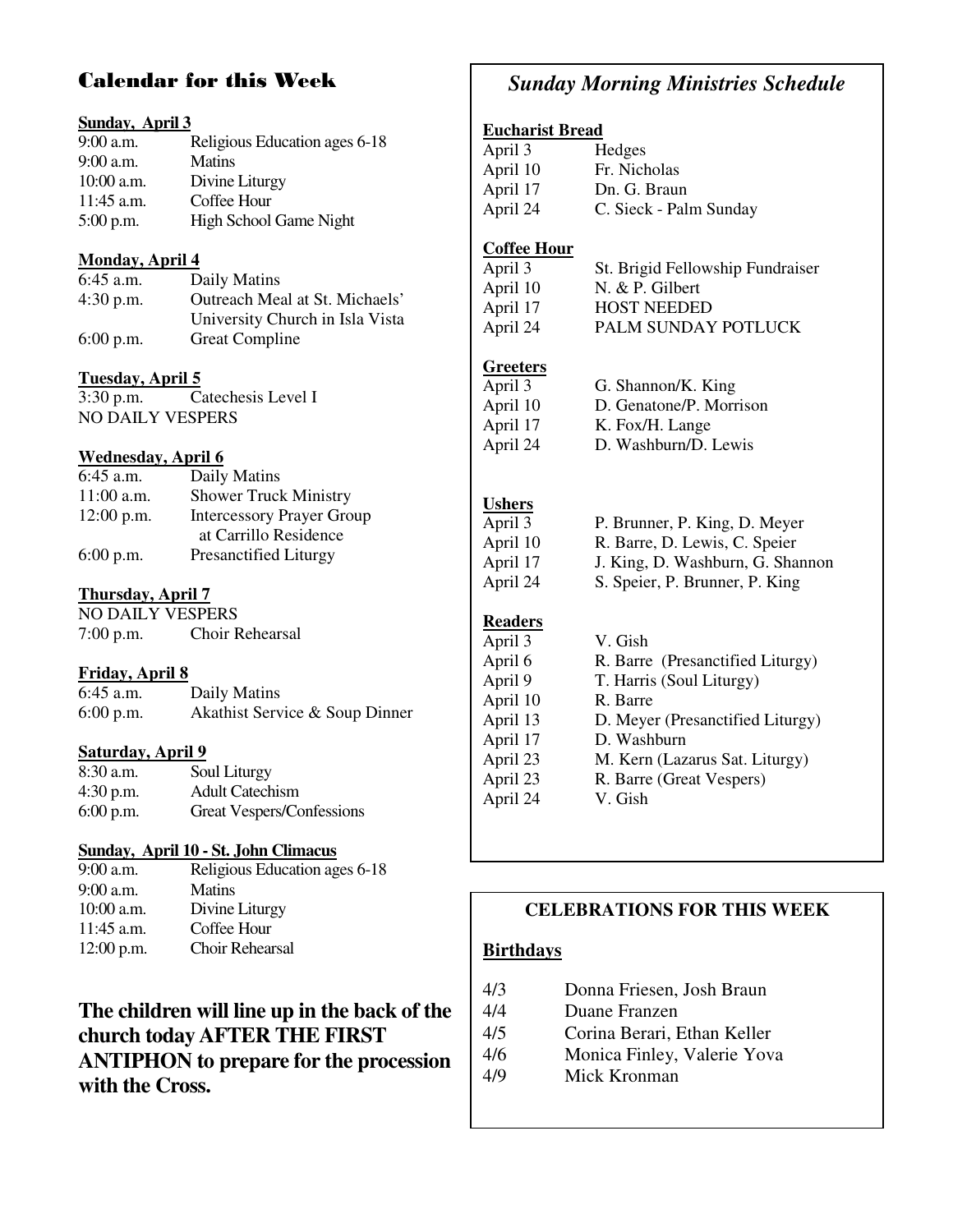

#### **First Antiphon verses with refrain:**

Vs. The light of Thy countenance is marked upon us. Thou hast given a sign to them that fear Thee, so that they may flee from the bow.

#### *Refrain***: Through the intercessions of the Theotokos, Savior, save us.**

Vs. Thou hast ascended on high, Thou hast led captivity captive. Thou hast given an inheritance to those that fear Thy Name, O Lord. (*Refrain*)

 *Glory… Both now…* (*Refrain*)

# **\*\*\*\*[The children will line up in the back of the church after the First Antiphon to prepare for the procession.]**

#### **Second Antiphon verses & refrain**

Vs. All the ends of the earth have seen the salvation of our God. Let us worship at the place where His feet stood.

#### *Refrain*: **O Son of God, Who rose from the dead; save us who sing to Thee. Alleluia.**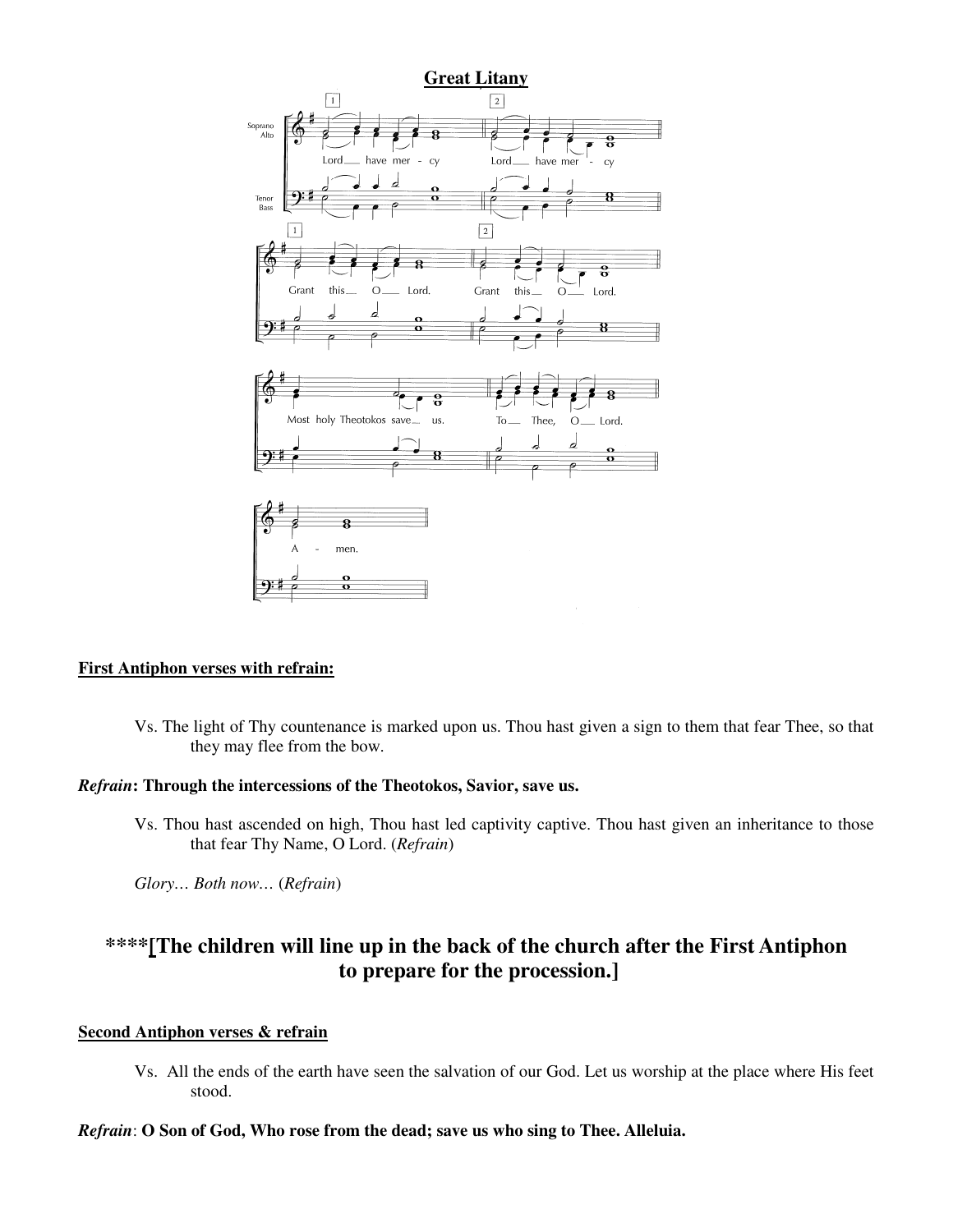Vs. God, our King before the ages, hath wrought salvation in the midst of the earth. (*Refrain*)

Vs. I will be exalted among the heathen; I will be exalted in the earth. (*Refrain*)

Glory … now and ever… Amen.

Only begotten Son and immortal Word of God, who for our salvation didst will to be incarnate of the Holy Theotokos and ever-virgin Mary, who without change didst become man and was crucified, O Christ our God, trampling down death by death, Who art one of the Holy Trinity, glorified with the Father and the Holy Spirit: save us.

# PROCESSION OF THE CROSS

**(We sing the Third Antiphon as the clergy process around the nave and up the center aisle.)** 

#### **Third Antiphon – for the Sunday of the Cross**

Vs. Exalt ye the Lord our God, and worship at His footstool.

 **Refrain: Troparion of the Cross (Music is below.)** 

*O Lord save Thy people, and bless Thine inheritance, granting victory over all adversaries. And by the power of Thy Cross protect us.* 

Vs. O Lord, save Thy people and bless Thine inheritance. **[refrain]**

Vs. Feed them and lift them up forever. **[refrain]** 

#### Troparion Elevation of the Cross

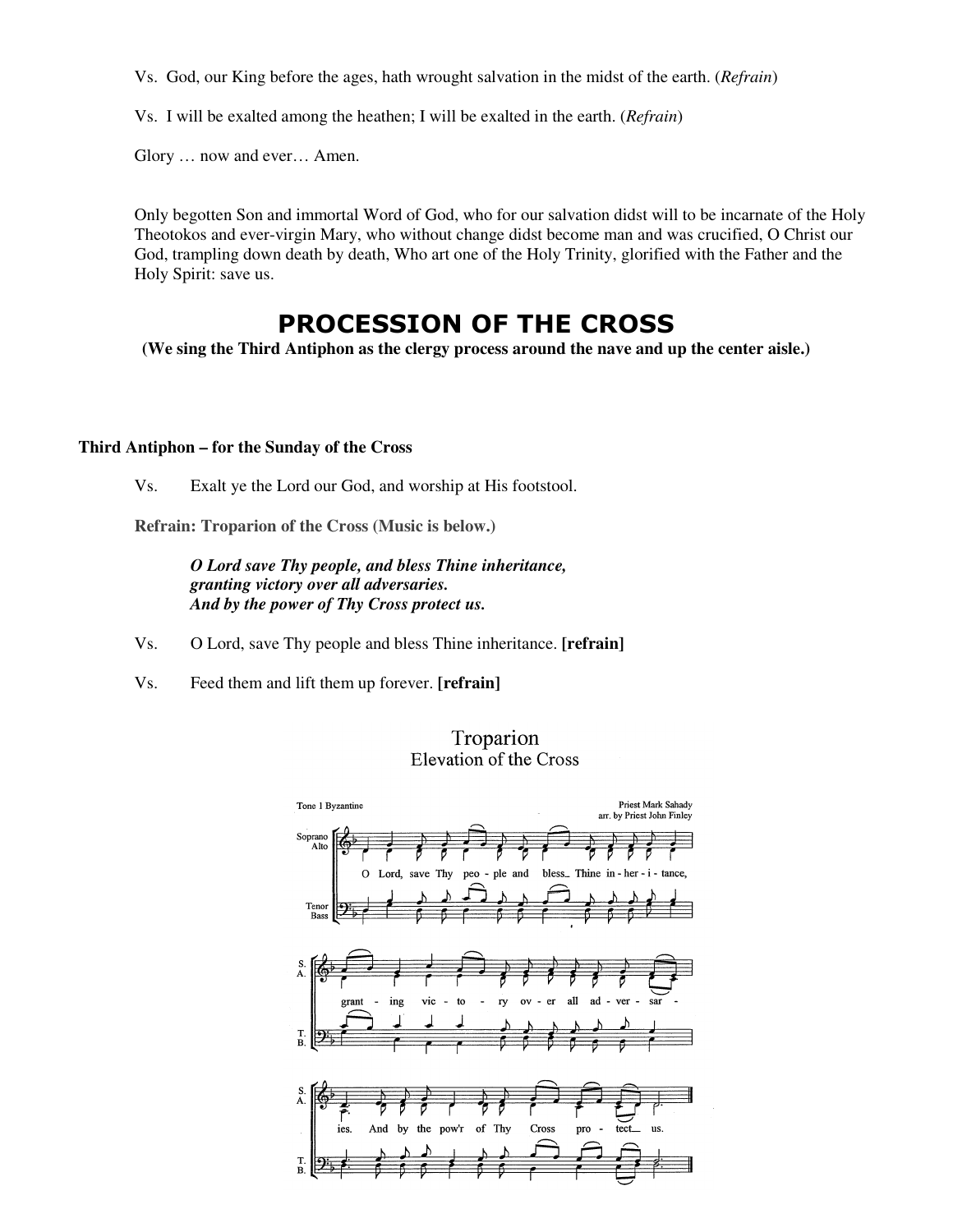#### **AFTER THE PROCESSION, WE SING THE FOLLOWING SPECIAL HYMNS FOR THE DAY:**

#### **Troparion of the Resurrection** Tone 3 Byzantine

Let the heavens rejoice and the earth be glad, for the Lord hath done a mighty act with His own arm. He hath trampled down death by death, and become the first-born from the dead. He hath delivered us from the depths of Hades, granting the world the Great Mercy.

#### **Troparion of the Cross Service School Slavic Melody Tone 1 Slavic Melody**

O Lord save Thy people, and bless Thine inheritance, Grant victory to all Orthodox Christians Over their adversaries. And by virtue of Thy Cross, Preserve Thy habitation.

#### **Troparion to St. Athanasius** Tone 3 Byzantine melody

Holy Bishop Athanasius,harmonized by Fr. J. Finley you became a stronghold of Orthodoxy, strengthening the Church through your divine teachings. Opposing the heretical opinion of Arius, you explained and taught that the Son is equa in nature with the Father. O holy Father, intercede with Christ God that He may grant us abundant mercy.

#### **Kontakion of Annunciation Tone 8** Byzantine melody

To thee, our Queen, leader in battle and defender. We thy people delivered from all peril, offer hymns of vict'ry and thanksgiving, O Theotokos. Since thou dost possess invincible power, set us free from ev'ry calamity. That we may cry unto thee: Hail O bride without bridegroom.

#### **As the clergy enter the altar, we sing the Anti-Trisagion Hymn**

Before Thy Cross we bow down in worship, O our Master and Thy holy Resurrection we glorify. (3x)

Glory to the Father and to the Son and to the Holy Spirit, now and ever and unto ages of ages. Amen.

…and Thy holy Resurrection we glorify.

Deacon: With strength! People: Before Thy cross...

#### **Prokeimenon (Preparatory Psalm Verses) before the Epistle Tone 6** (Byzantine)

O Lord save Thy people and bless Thine inheritance.

**Verse:** *To Thee will I cry, O Lord, O my God, do not be silent unto me.*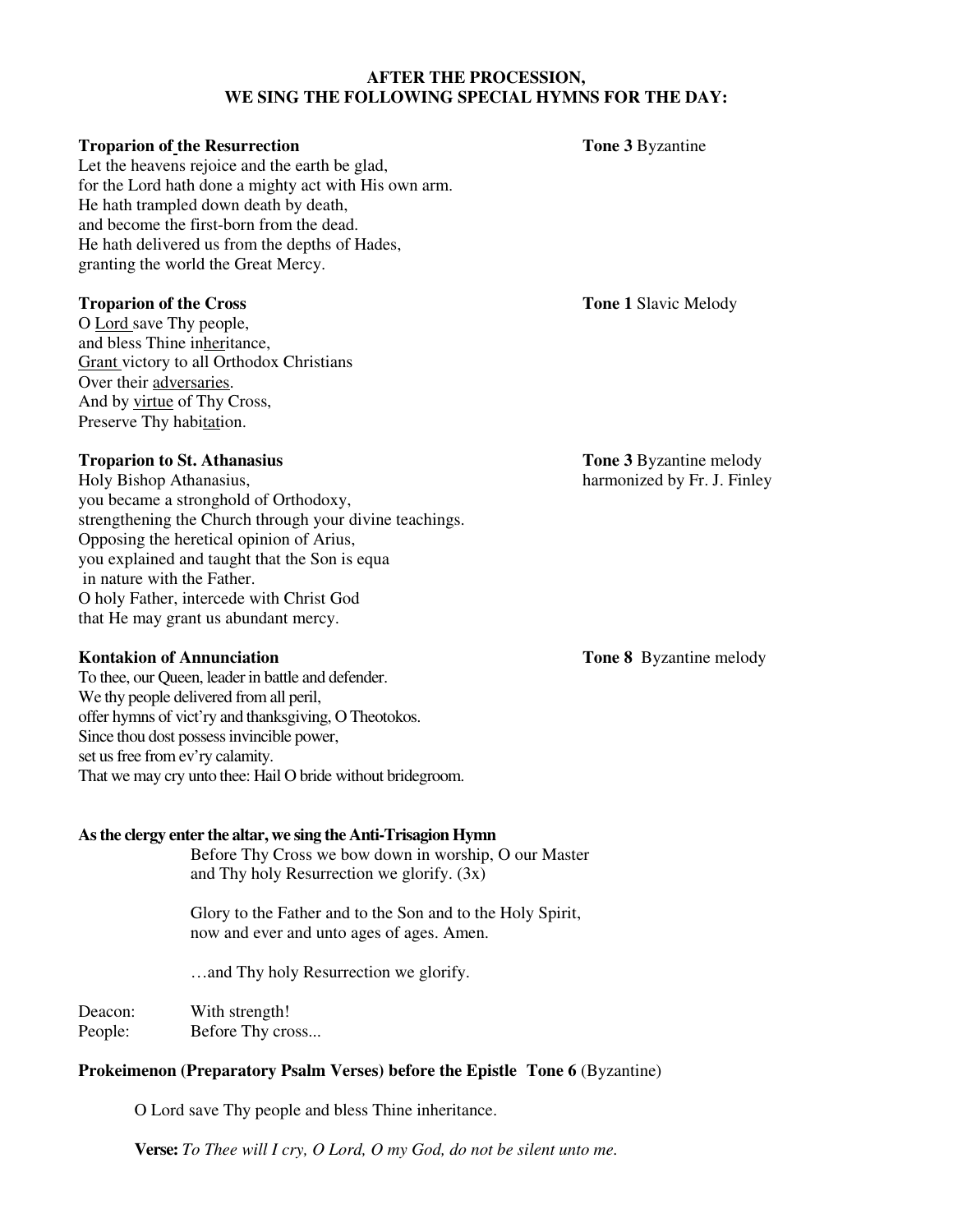#### **EPISTLE READING— Hebrews 4:14-5:6**

Brethren, since we have a high priest, who has passed through the heavens, Jesus, the Son of God, let us hold fast our confession. For we have not a high priest who is unable to sympathize with our weaknesses, but one who in every respect has been tempted as we are, yet without sin. Let us then with confidence draw near to the throne of grace, that we may receive mercy and find grace to help in time of need.

For every high priest chosen from among men is appointed to act on behalf of men in relation to God, to offer gifts and sacrifices for sins. He can deal gently with the ignorant and wayward, since he himself is beset with weakness. Because of this he is bound to offer sacrifice for his own sins as well as for those of the people. And one does not take the honor upon himself, but he is called by God, just as Aaron was.

So also Christ did not exalt Himself to be made a high priest, but was appointed by Him who said to Him, "You art my Son, today I have begotten You;" as He says also in another place, "You art a priest forever, after the order of Melchizedek."

| <b>Alleluia before the Gospel</b> | Tone 8                                                                                                 |
|-----------------------------------|--------------------------------------------------------------------------------------------------------|
| <i>Chanter:</i><br>People:        | Alleluia, Alleluia, Alleluia!<br>Alleluia, Alleluia, Alleluia!                                         |
| <b>Verse:</b>                     | Remember Your congregation, which You have purchased of old!<br>(Ps 73/74:2)                           |
| <b>Verse:</b>                     | God is our King before the ages; He has worked salvation in the<br>midst of the earth! $(Ps 73/74:12)$ |

#### **GOSPEL READING***—* **Mark 8:34-9:1**

The Lord said, "If any man would come after me, let him deny himself and take up his cross and follow me. For whoever would save his life will lose it; and whoever loses his life for my sake and the gospel's will save it. For what does it profit a man, to gain the whole world and forfeit his soul? For what can a man give in return for his soul? For whoever is ashamed of me and my words in this adulterous and sinful generation, of him will the Son of man also be ashamed, when he comes in the glory of His Father with the holy angels." And Jesus said to them, "Truly, I say to you, there are some standing here who will not taste death before they see the kingdom of God come with power."

#### M**eglynarion for Liturgy of St. Basil (Hymn to the Mother of God—p. 26 of Liturgy book)**

All of creation rejoices in you, O Full of Grace: the assembly of Angels and the race of men. O sanctified temple and spiritual paradise, the glory of virgins, from whom God was incarnate and became a Child – our God before the ages: He made your body into a throne, and your womb He made more spacious than the heavens. All of creation rejoices in you, O Full of Grace. Glory to you!

#### **Communion of the Clergy (Liturgy Book page 35)**

Praise the Lord from the heavens! Praise Him in the highest! (Ps 148:1) The light of Thy countenance has shone on us, O Lord. *(Ps 4/5:6)* 

#### **In place of "We have seen the true light . . ." we sing:**

O Lord save Thy people, and bless Thine inheritance, granting victory over all adversaries. And by the power of Thy Cross protect us.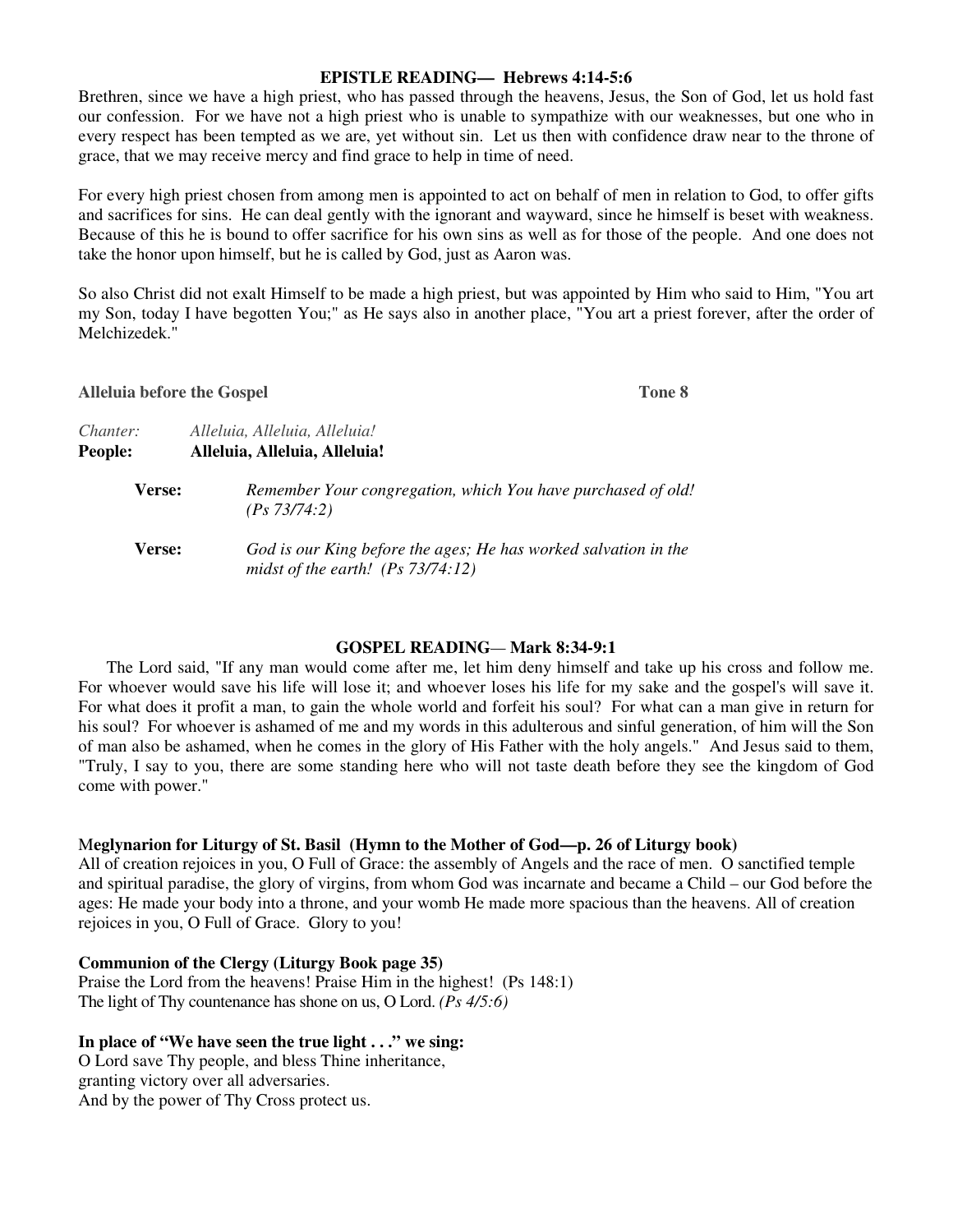## **ANNOUNCEMENTS**

**COFFEE HOUR TODAY** is hosted by our St. Brigid Fellowship Team. All donations received during Coffee Hour will go towards our outreach to the homeless and needy of our community, including our Monday evening dinner in Isla Vista and the Shower of Blessings ministry on Wednesdays from 11 a.m.- 1 p.m. out in front of our church building. Many thanks, once again, to Richard and Susan Barre for their tireless effort and dedication to this ministry, and for their outstanding leadership these past four years! Thanks, also, to Asia, Noelle and Lisa Ballew, Duane Franzen, and Jill Wallerstedt for coordinating the refreshments on Wednesdays for the Shower of Blessings ministry. (Free showers and clean clothing are offered to the homeless and needy through a portable shower truck. We provide coffee, soup and sandwiches.)

## **LENTEN SOUP DINNERS**

We will offer soup dinners after the following Friday evening Akathist services during Lent: Friday, April 8

Friday, April 15—with a presentation about Mount Athos by Subdn. Stephen Butler

#### **PLEASE DON'T FORGET TO UPDATE THE CHURCH OFFICE WHEN YOU MOVE OR CHANGE E-MAIL, CELL PHONE NUMBER OR LAND LINE NUMBER.**

**ADULT CATECHISM:** All are welcome! Join the class any Saturday at 4:30 p.m. if you are interested in learning about Orthodoxy or just want a refresher.

### **PARISH PHOTO DIRECTORY**

We will be updating the church photo directory. If you would like to use a new photo, please e-mail a HIGH RESOLUTION photo to the church office by March 31. A copy of the last directory is posted on the bulletin board in the hallway if you want to check what your photo looked like.

### **BABY CLOTHES NEEDED - GIRLS SIZES NEWBORN TO 9 MONTHS**

Susie's Closet is the material aid arm of Network Medical, located at 185 S Patterson Ave, Goleta. They accept donations of children's clothes up to size 4T, but they are especially in need of baby girl clothing from newborn to 9 months. Clothing can be dropped off at Network Medical, Mon. - Thurs. between 8:45 am and 5 p.m. You can also bring items directly to Susie's Closet on Thursday between 10 and 2 pm.

#### **ANNUAL WORK PARTY ON LAZARUS SATURDAY April 23rd from 10:30 a.m.-3:30 p.m.**

Join us as we make our church building ready for Holy Week and Pascha on Saturday, April 23rd. We will need help with decorating, cleaning the icons, preparing the palms, and other little jobs. Please plan to stay after the Liturgy on Lazarus Saturday to lend a hand. Kids are welcome!

# **PRAYER REQUESTS**

Please pray for:

- Kevin Speier, for continued healing and restoration after chemotherapy and radiation.
- Ethan Keller, who is recovering from surgery for a broken jaw after a very bad fall. His mouth will be wired shut for 4-6 weeks. Pray that his jaw, teeth, and bruised liver are restored to complete health.